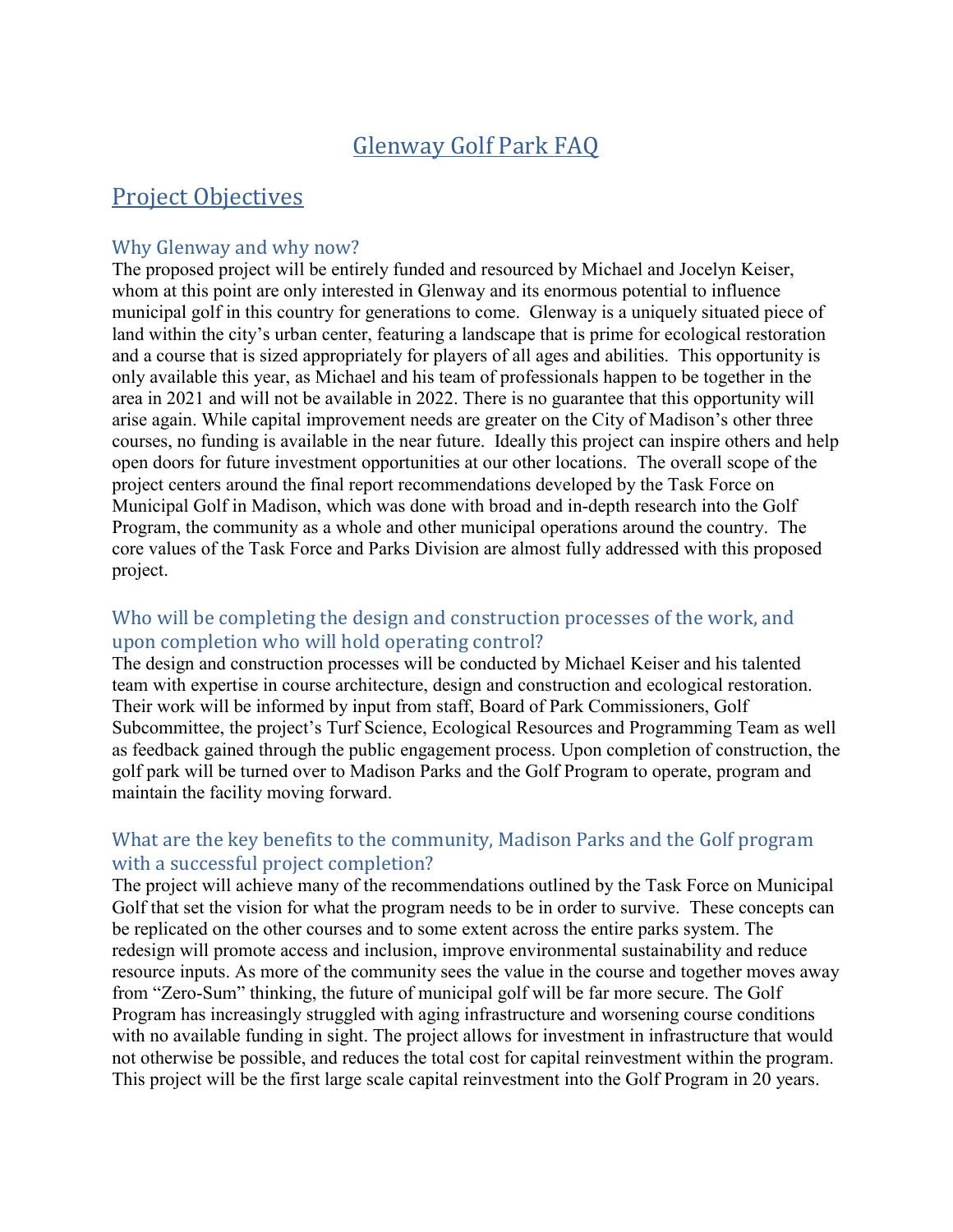#### Why are the clubhouse, parking lot and woods not included in this project?

The clubhouse and consequential redesign of the parking lot are beyond the scope of what is possible at this time. Madison Parks will consider these projects in the Capital Improvement Planning process for future years and work to determine the true community needs of these amenities. The Glenway Woods are actually classified as Cemetery property, and while wooded edges of the course adjacent to the Woods are under consideration for restoration, preliminary efforts are underway to begin a separate formal planning process for the Woods to start in 2022. The project will focus solely on lands within the Golf Course property only at this time.

### Is there a focus on diversity of gender and ages? What has been the outreach for diverse communities?

The Task Force was heavily focused on promoting diversity and inclusion. The City of Madison, as well as the Keiser team, are committed to ensuring Glenway becomes a place for everyone in our community. The design itself, through research, seeks to remove the gendered nature of the course, which by design and tradition was dependent on swing speed. This work will promote enjoyment and overall playability to beginners and experienced players alike. Through the Programs Team, ongoing work of staff and continued partnerships (ie. Change Golf Instruction and First Tee of Wisconsin), we will work to further engage with the community to continually improve the game of golf for all players as well as all park users. The Parks Equity Team will be involved, adding their input on what it will take to improve upon the diversity and welcoming atmosphere not just at Glenway, but all four of the golf courses. We are prepared to make this space as inclusive and educational as possible for as many people as possible.

## Financial Impacts

### What costs will Glenway incur in 2021 despite being closed for play?

While many of the course's normal direct variable expenses will not be incurred, or are expected to be minimal, fixed costs such as PILOT, depreciation and some permanent wages will be retained. Revenue loss in 2021 at Glenway is estimated to be \$390,000. This will be offset with a savings of approximately \$195,000 from a reduction in variable expenses in 2021. Additionally, it is anticipated that 25% of rounds played at Glenway will choose to play at one of our other three courses, yielding a positive revenue impact of approximately \$97,000. Overall, this puts the likely negative impact for 2021 at between \$100,000 and \$150,000. While any losses are not ideal, a privately funded donation will allow for improvements to be conducted that will be at no costs to the Golf Enterprise or the general tax levy, along with ability to minimize losses in operational costs. In most cases a project of this size would require all expense profile to remain, full loss of revenue, and all capital expenditures for the project to be paid, this is not the case with this project and will only entail a small one year loss and gain a much improved asset.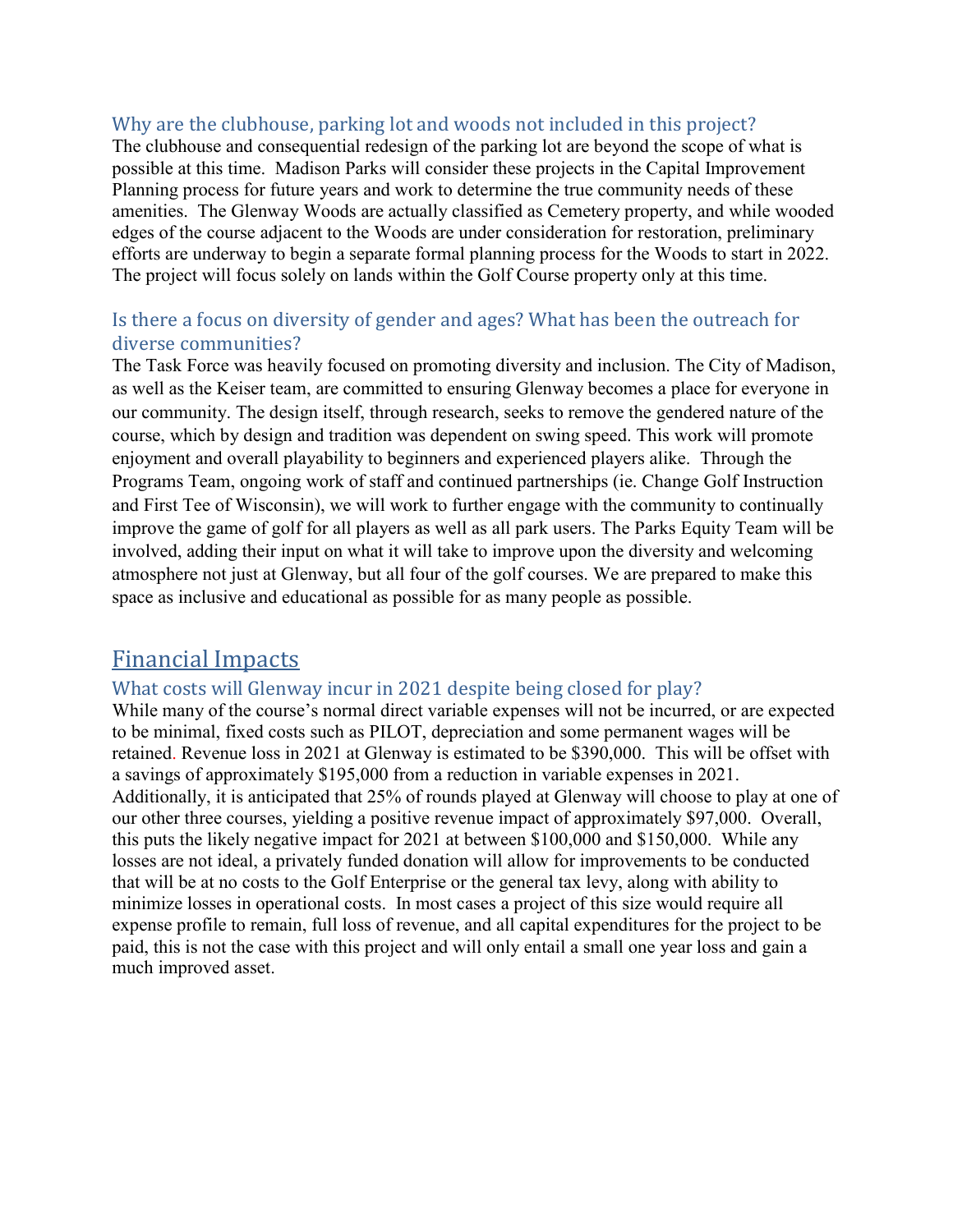## What will be the financial impact of closing the course for alternative uses during the playing season?

The Programs Team will be working with the community and golfers to determine alternative uses and times for community access beyond golf. While some tee times may be closed off to make way for alternative uses, these times will not impact highly desirable golf times and are intended to minimally affect the budget. The Golf Program as an Enterprise model must produce revenue generation to cover all expenses. All decisions on alternate uses will be done so with substantial vetting of revenue needs.

## What are the anticipated operational costs of the redesigned course, considering greens and natural areas will be substantially increased?

While playable areas, such as the greens and fairways, are slated to be increased, the cost to maintain the course will not increase significantly. The plan, for example, increases the total green size at Glenway by around a half acre, which is roughly half the size of the putting green at Yahara Hills. The Turf Sciences team is informing the Design team on species that will be less resource intensive, thus reduce input costs via their extensive research on this topic.

## Will the enterprise financial structure of the Golf Program be changed as part of this project?

The project does not change the Golf program's designation as an Enterprise Fund. At this point, the revenue from the Golf course operations is intended to cover the expenses as a result of operating the golf business without general levy support. This is a policy decision that can only be made by elected officials to change this status. The intent of making the courses more inclusive of the entire community for a variety of purposes is to increase the intrinsic value of this property within the community and therefore support for funding.

## Environmental Impact

## Who will make the decisions on types of plants, implementation, and long term care of these areas?

The plan is heavily focused on ecological restoration, as native plantings will increase by 1,400%. The Design team has a Restoration Ecologist on staff, and throughout the process the Ecological Resources team, consisting of ecology scholars, field experts and trained staff, has informed the plan by advising on species selection and optimal design. The team is working to develop a land management plan that will promote biodiversity of flora and fauna. The team will also consider how to engage with volunteers to assist in long-term care of these areas and provide public learning experiences.

### How will you plan to reduce pesticide use and incorporate other beneficial landscape practices?

The Turf Sciences team is informing the species selection of turf grasses that have been identified through UW research studies to require fewer resource inputs, including pesticides and irrigation. This team will work with staff to develop turf management plans that centers on Integrated Pest Management and overall input reductions.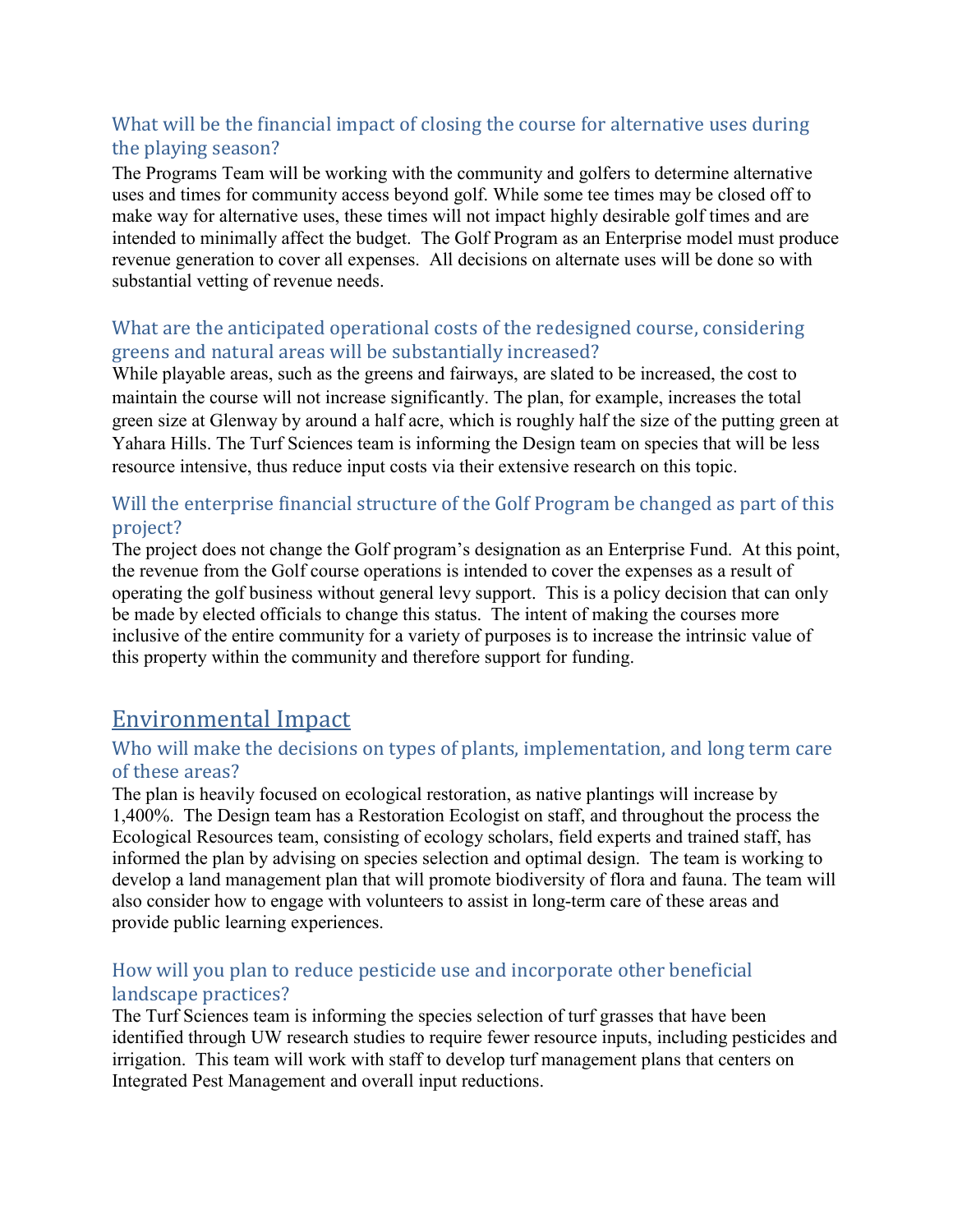# Implications for the Golf Program

## Who are the impacted users and what attempts will be made to facilitate their uses in 2021 and beyond?

Golf staff are in the process of communicating with historic leagues to accommodate play on other courses. Staff have committed to returning these groups to their normal play when the project is completed. In terms of regular play, players will be able to play on any of the other courses. For reference, though incredibly successful, the Golf program held a 42% capacity level in 2020, which indicates that anyone interested in playing will be able to play during the temporary closure.

## How will the course improvements impact future fees and access for local players and those visiting for destination golf?

We anticipate the notoriety of the Keiser name and enticing layout will be attractive to historically regular players, along with a good amount of out-of-town play. A key recommendation of the Task Force on Municipal Golf, as well as a core value of the Project team and staff is to keep golf affordable within the community. There are no intentions to significantly raise rates for local players, nor is there a desire to institute a resident/non-resident rate. The Programs Team will be looking at creative ways to plan for and accommodate destination golf, while controlling rates and preserving access for local players.

### Will we see reduction in golf time availability, and how will this affect revenue?

There have been no decisions made to actual hours of operation or schedule of alternative uses. The project's Programs Team, including Golf staff, are carefully analyzing data while determining potential alternative uses for the course. While tee times will likely be reduced to accommodate alternative uses, which will serve to increase inclusivity and access to the courses, we are committed that golf will continue to be available 7 days of the week during the golf season and financial impacts will be minimal. The intent is that these non-traditional uses will be held at lower demand times or as players are coming onto or getting off of the course for the day. Our programming team will make sure to balance all uses in the safest and most effective manner possible. For walkers on the course during play, trails will be designed with safety of all individuals in mind and features, such as lights and signs will be added to ensure awareness.

### How will the course appeal to players of all abilities and levels?

The design team has a proven track record in creating courses that are fun for players of all abilities and levels. Part of the design process will be incorporating diverse landing areas, large unique green complexes, and distance diverse teeing grounds. The overall goal will be to make the course playable and interesting for all skill levels from beginning and youth to experienced players alike. For advanced players, the variety in the course will keep it mentally challenging and enjoyable. For junior/beginner golfers, the addition of forward tees will allow them to develop their skills and not get frustrated by having to make longer shots. In general, the course layout will allow for faster play, yet engaging play, for those who are not able to commit longer periods of time for traditional courses. The course will offer fresh opportunities and a new approach to play that is not common in typical American courses, which were designed with experience and swing speed in mind.